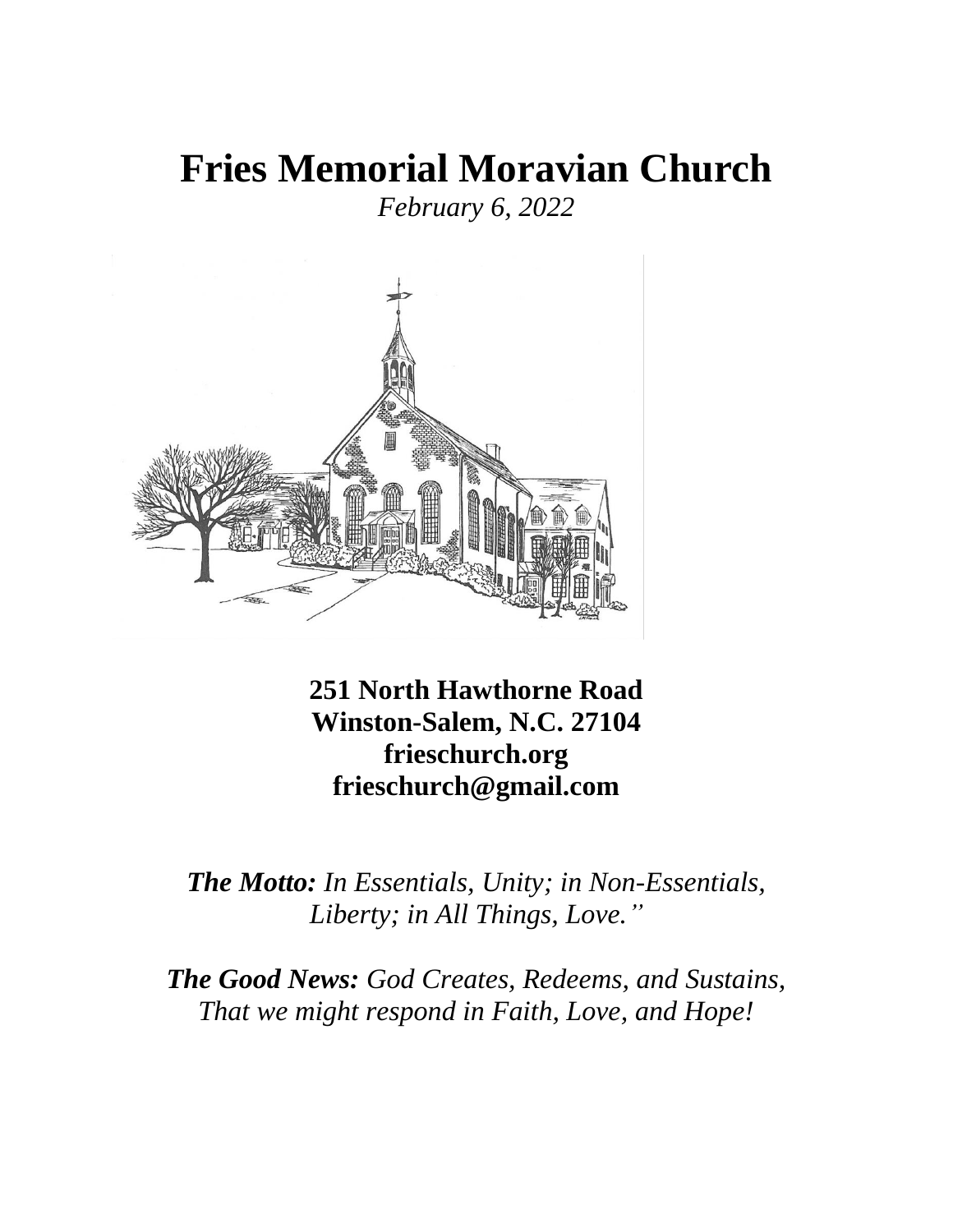*5 th Sunday after Epiphany February 6, 2022*

*Watchword for the Week The LORD will fulfill his purpose for me; your steadfast love, O LORD, endures forever. Psalm 138:8* 

# **Prelude**

**Call to Worship**

**page 381**

**Hymn** *Holy, Holy, Holy* 

*Verses 1, 2 & 3*

# **A Responsive Reading Based on Psalm 138**

**Leader:** I give you thanks, O LORD, with my whole heart; before the idols of the nations I sing your praise.

**People:** *We bow down and give thanks to your name, O LORD, for your steadfast love and your faithfulness are forever.*

**Leader:** The LORD has exalted his name and his word above everything.

**People:** *On the day we called, the LORD answered us, he increased our strength of soul.*

**Leader:** All the kings of the earth shall praise you, O LORD, for they have heard the words of your mouth.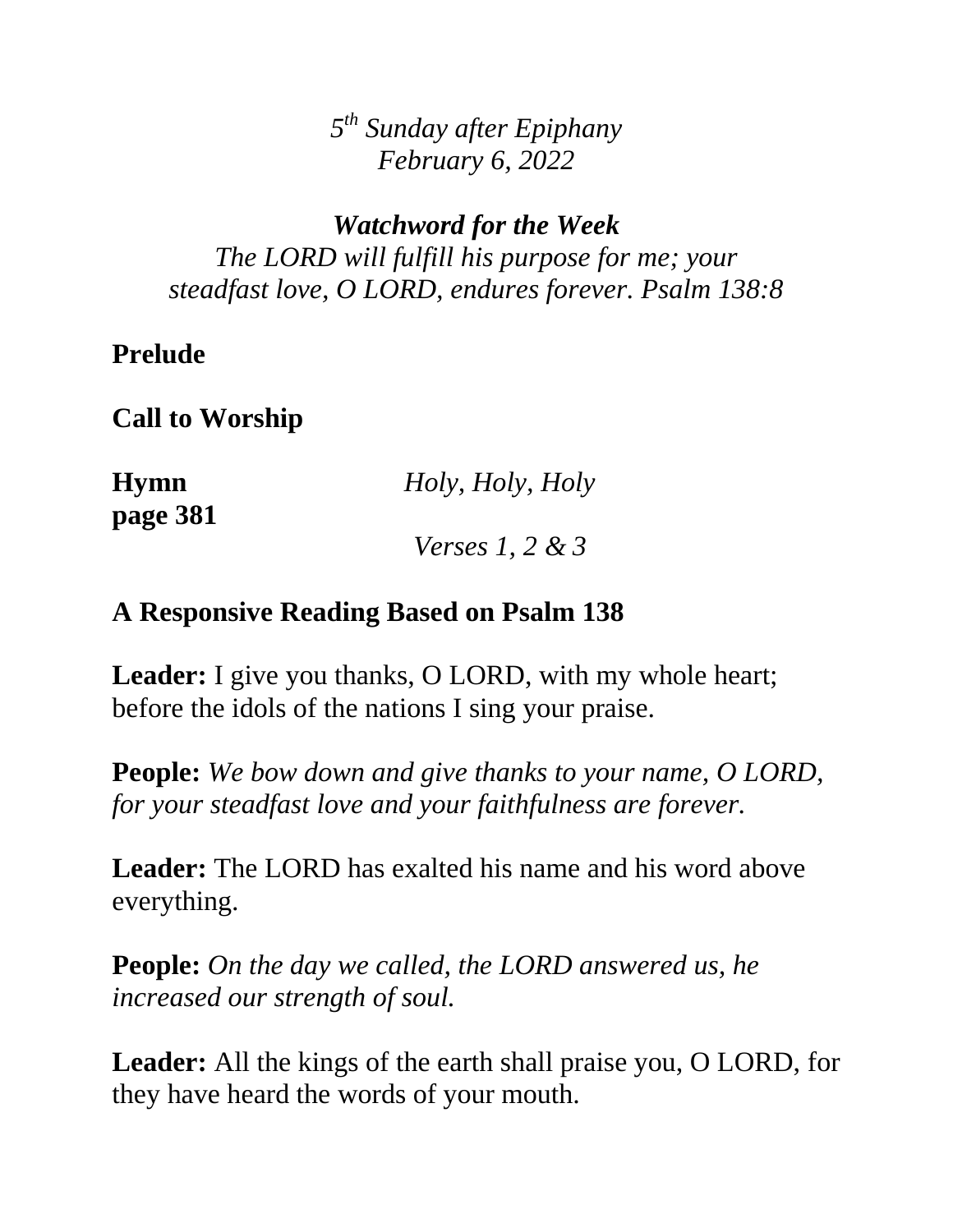**People:** *Someday, all people shall sing of the ways of the LORD, for the LORD's glory is great, and greatly to be praised.*

**Leader:** Though the LORD is high, he regards the lowly. He remembers the poor and the powerless.

**People:** *But the haughty he perceives from far away.* 

**Leader:** Though the People of the LORD walk in the midst of trouble, the LORD preserves them, even in the face of trial and opposition.

**All:** *O, LORD, you stretch out your hand, and your right hand delivers me. Fulfill your purpose for me, O LORD, for your steadfast love endures forever.*

**Leader:** O, LORD, Do not forsake the work of your hands. Draw all your people unto yourself. Shelter us in the light of your shadow.

**Choir & People:** *"In the name of Jesus, Amen!"*

**Congregational Notes & Concerns:** Estelle Broadstreet, Monroe Bowles, Peggy Carter, Randy Thrift, Rob Lang, Heather Spivey, Sonny Pruette, Jim Reed, Julia Spainhour.

**Presentation of Tithes & Offering**

*Offertory Prayers of Praise & Petition Offertory Music Offertory Response*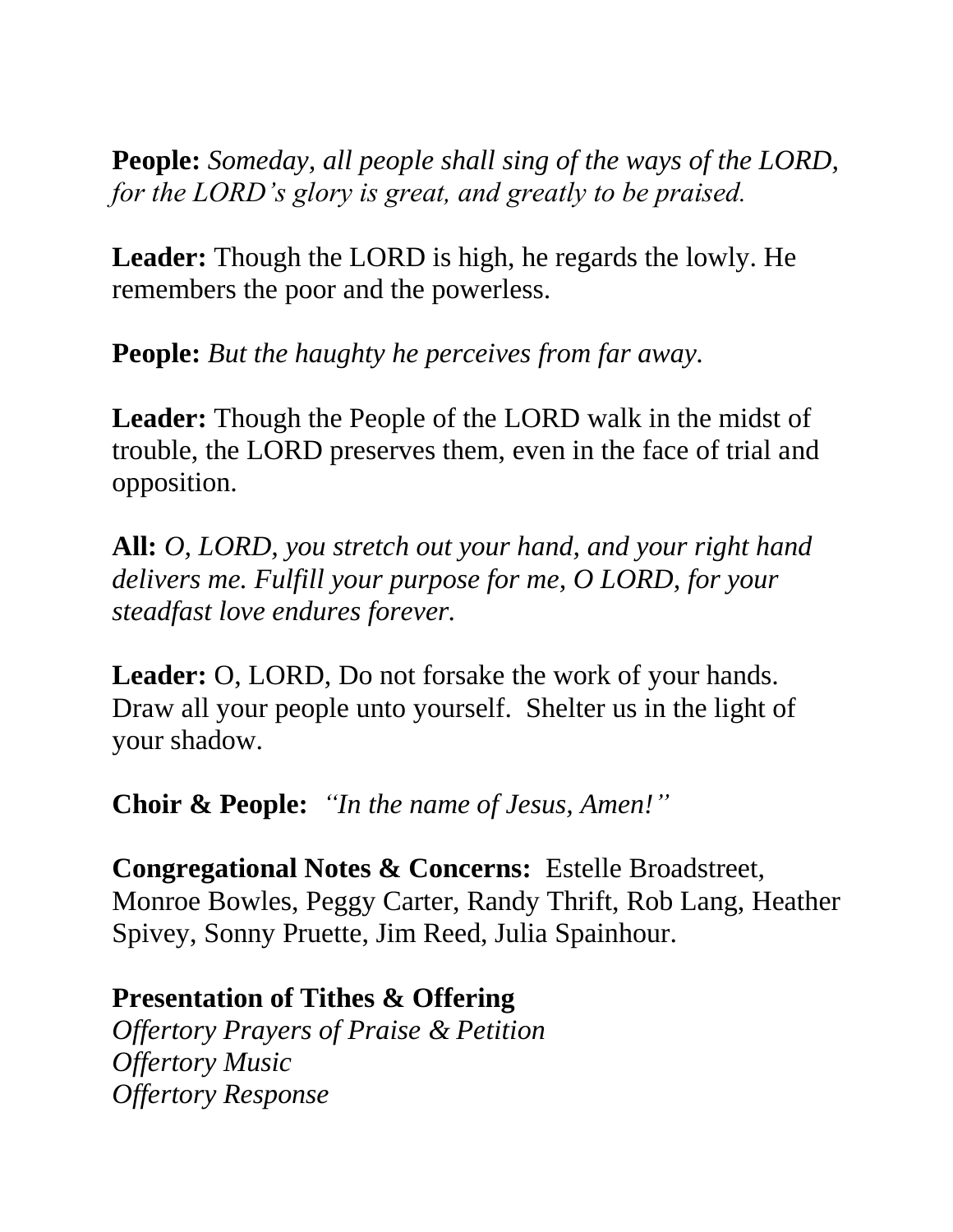**Hearing God's Word** *Isaiah 6:1-10 1 st Corinthians 15:3-11 Luke 5:4-8, 10b-11*

> The Word of God for the People of God. *Thanks be to God!*

| <b>Hymn</b><br>page 403 | "All Hail the Power of Jesus' Name" |
|-------------------------|-------------------------------------|
|                         | Verses 1 & 2                        |
| <b>Message</b>          | "Choosing Faith"                    |
| <b>Hymn</b>             | "Love Divine, All Loves Excelling"  |
| page 474                | All Verses                          |
| <b>Benediction</b>      |                                     |
| <b>Postlude</b>         |                                     |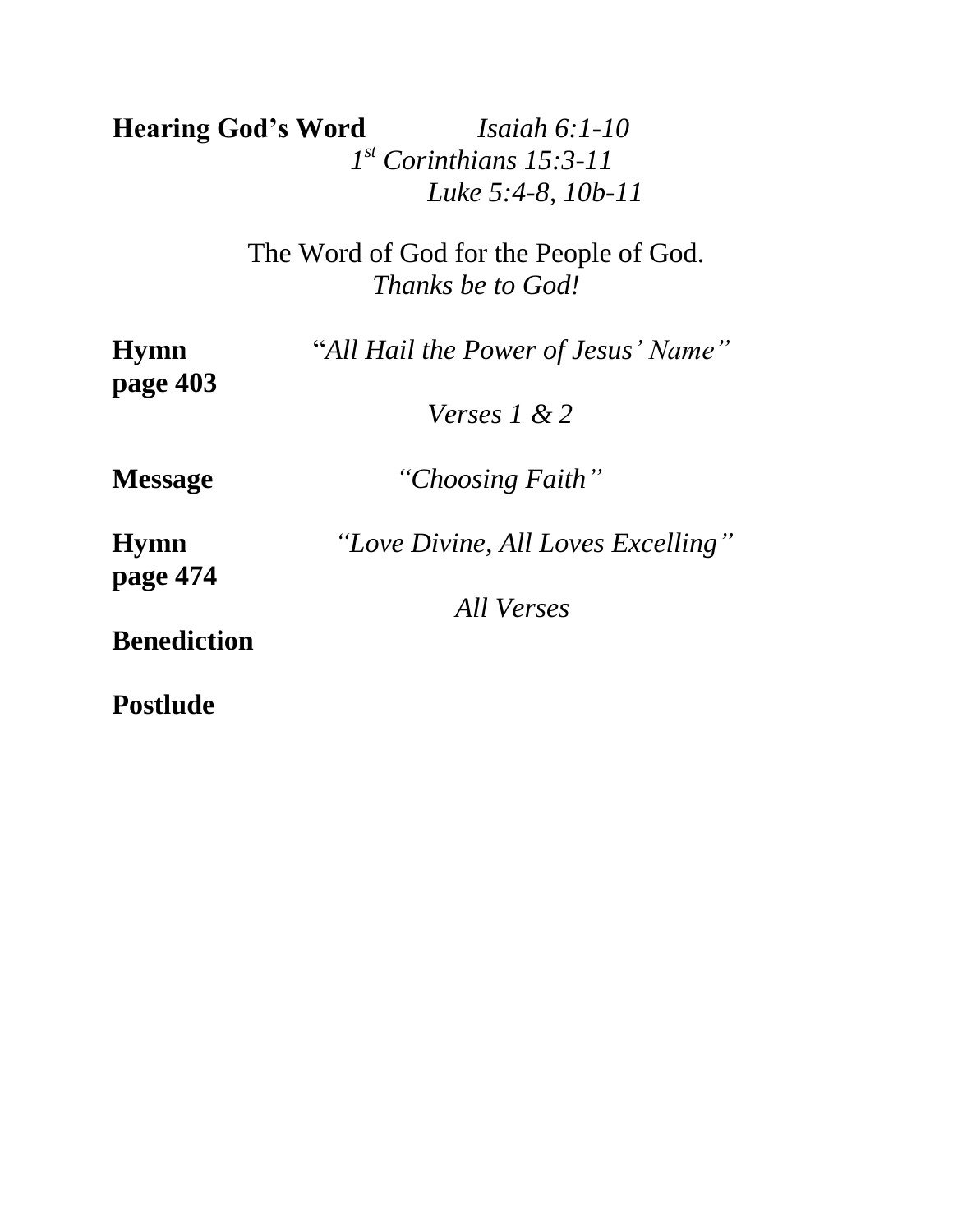#### **Covid Precautions**

We have modified our Sunday worship to minimize the risk of meeting together. Please always wear your masks, making sure that it covers both the mouth and the nose, and remember to social distance! The streaming service is available live and on-demand from the first page of the website, [www.frieschurch.org.](http://www.frieschurch.org/)

### **Lenten Study in 2022**

Ash Wednesday falls on March 2, about one month from today. The pastor is going to lead a Zoom Bible Study on Galatians. Time: 7:00-7:45 p.m. Dates: March 9, 16, 23, and 30. Would you like to participate? Email: [frieschurch6@gmail.com.](mailto:frieschurch6@gmail.com)

### **Watchwords Still Available**

You may still draw a personal watchword. The basket containing the texts is in the foyer.

### **Zoom Meeting**

A tip of the hat goes out to those who have made our Zoom meetings possible in January. Thanks! Last Sunday we have 45 in attendance.

# **Congratulations**

To Rob & Kay Landry on the December  $26<sup>th</sup>$  birthday of their new granddaughter, Ruby Clara Miller, daughter of Chris and Jennifer.

# **Submission of Pastoral Concerns**

If you know of a pastoral concern within our congregation, please email [frieschurch6@gmail.com](mailto:frieschurch6@gmail.com) at your earliest convenience.

# **Staff:**

Worth Green, Interim Pastor; Dana Myers, Student Pastoral Intern; Michael Westmoreland, Music Director & Organist; Heather Doty, Administrative Assistant.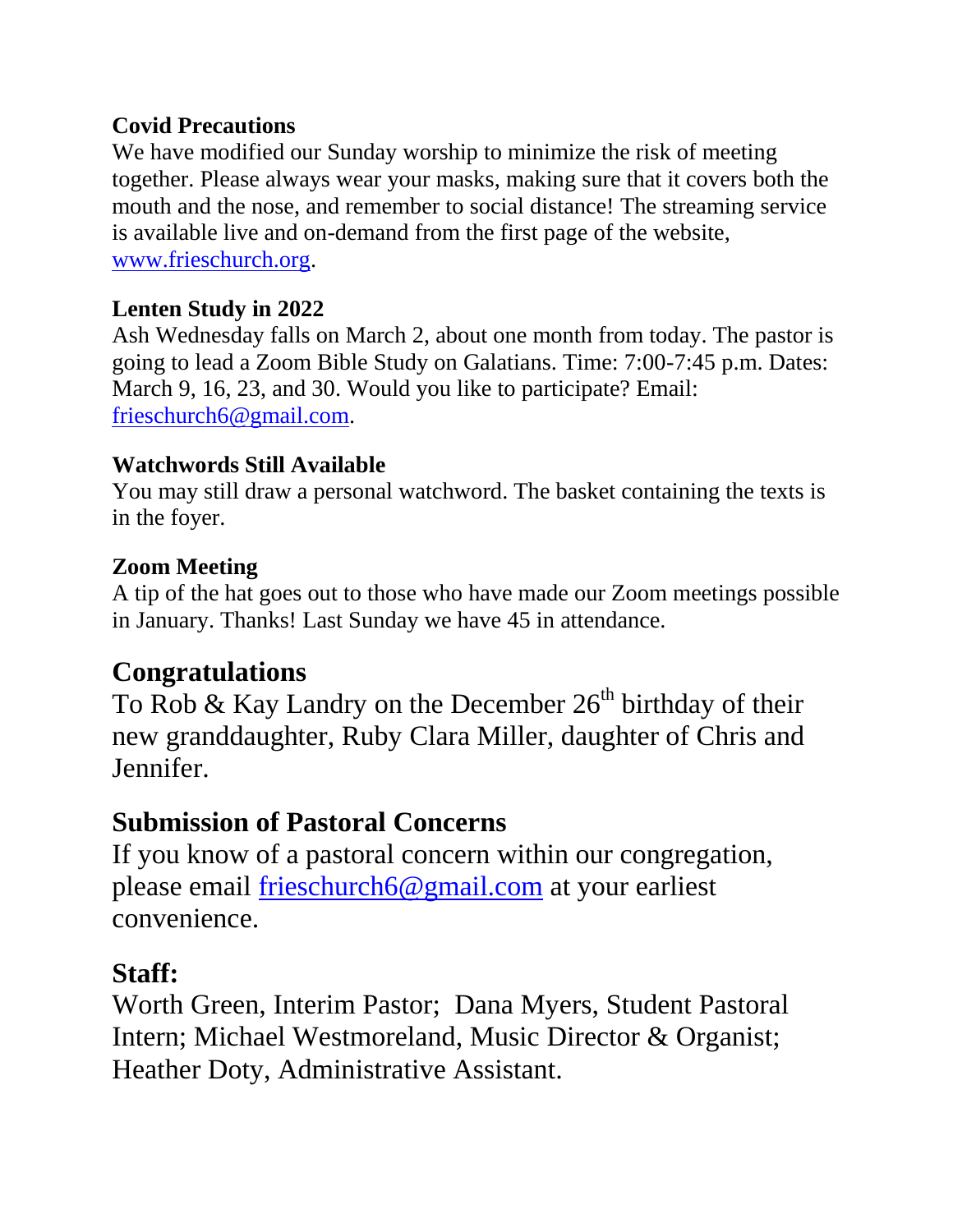#### **Isaiah 6:1-10**

1 In the year that King Uzziah died, I saw the Lord sitting on a throne, high and lofty; and the hem of his robe filled the temple. 2 Seraphs were in attendance above him; each had six wings: with two they covered their faces, and with two they covered their feet, and with two they flew. 3 And one called to another and said: "Holy, holy, holy is the LORD of hosts; the whole earth is full of his glory." 4 The foundation of the thresholds shook at the voices of those who called, and the house filled with smoke. 5 And I said: "Woe is me! I am lost, for I am a man of unclean lips, and I live among a people of unclean lips; yet my eyes have seen the King, the LORD of hosts!" 6 Then one of the seraphs flew to me, holding a live coal that had been taken from the altar with a pair of tongs. 7 The seraph touched my mouth with it and said: "Now that this has touched your lips, your guilt has departed and your sin is blotted out." 8 Then I heard the voice of the Lord saying, "Whom shall I send, and who will go for us?" And I said, "Here am I; send me!" 9 And he said, "Go and say to this people: 'Keep listening, but do not comprehend; keep looking, but do not understand.' 10 Make the mind of this people dull, and stop their ears, and shut their eyes, so that they may not look with their eyes, and listen with their ears, and comprehend with their minds, and turn and be healed." (NRSV)

#### **1 Corinthians 15:3-11**

3 For I delivered to you as of first importance what I also received, that Christ died for our sins in accordance with the scriptures, 4 that he was buried, that he was raised on the third day in accordance with the scriptures, 5 and that he appeared to Cephas, then to the twelve. 6 Then he appeared to more than five hundred brethren at one time, most of whom are still alive, though some have fallen asleep. 7 Then he appeared to James, then to all the apostles. 8 Last of all, as to one untimely born, he appeared also to me. 9 For I am the least of the apostles, unfit to be called an apostle, because I persecuted the church of God. 10 But by the grace of God I am what I am, and his grace toward me was not in vain. On the contrary, I worked harder than any of them, though it was not I, but the grace of God which is with me. 11 Whether then it was I or they, so we preach and so you believed. (RSV)